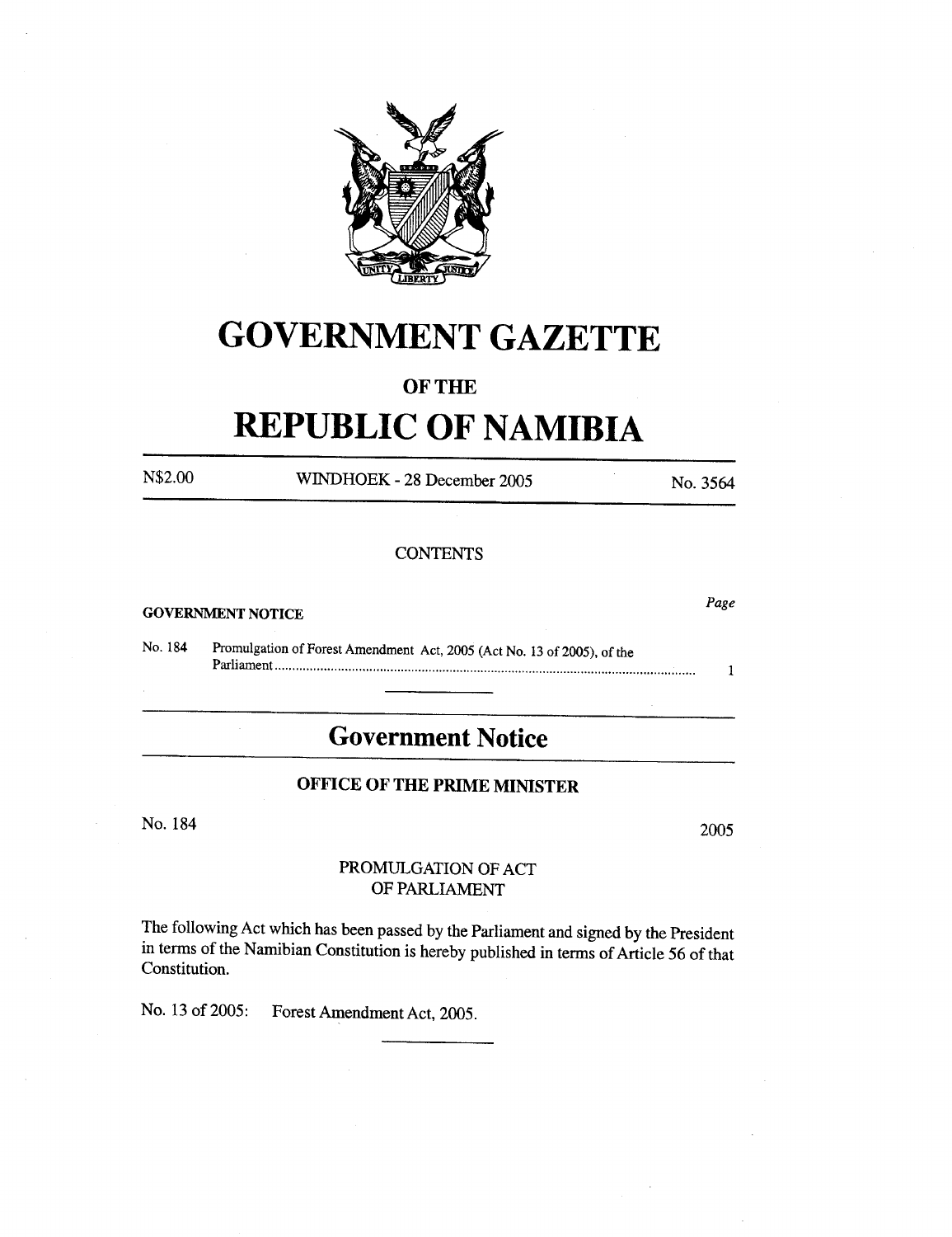#### Act No. 13, 2005 FOREST AMENDMENT ACT, 2005

#### EXPLANATORY NOTE:

|  | Words underlined with a solid line indicate insertions in<br>existing provisions.     |
|--|---------------------------------------------------------------------------------------|
|  | Words in bold type in square brackets indicate omissions<br>from existing provisions. |
|  |                                                                                       |

## **ACT**

To amend the Forest Act, 2001, so as to rederme the expressions of "Minister" and "Ministry"; to extend the composition of the Forestry Council; and to provide for matters incidental thereto.

*(Signed by the President on* 23 *December 2005)*

BE IT ENACTED by the Parliament of the Republic of Namibia, as follows:-

#### Amendment of section 1 of Act No. 12 of 2001

1. Section 1 of the Forest Act, 2001 (hereinafter referred to as the principal Act), is amended -

- (a) by the substitution for the definition of "Minister" of the following definition:
	- " 'Minister' means the Minister responsible for forestry;"; and
- (b) by the substitution for the definition of "Ministry" of the following definition:

" 'Ministry' means the Ministry charged with the administration of affairs relating to forestry;".

### Amendment of section 2 of Act No. 12 of 2001

 $\overline{\phantom{a}}$ 

- 2. Section <sup>2</sup> of the principal Act is amended -
- (a) by the substitution for subsection  $(1)$  of the following subsection:

"(1) There is established a body to be known as the Forestry Council which consists of the following persons, namely -

- (a) one staff member of the Ministry charged with the administration of matters relating to forestry designated by the Ministe responsible for that Ministry;
- $(b)$  one staff member of the Ministry charged with the administration of matters relating to agriculture designated by the Ministe responsible for that Ministry;
- (c) one staff member of the Ministry charged with the administratio